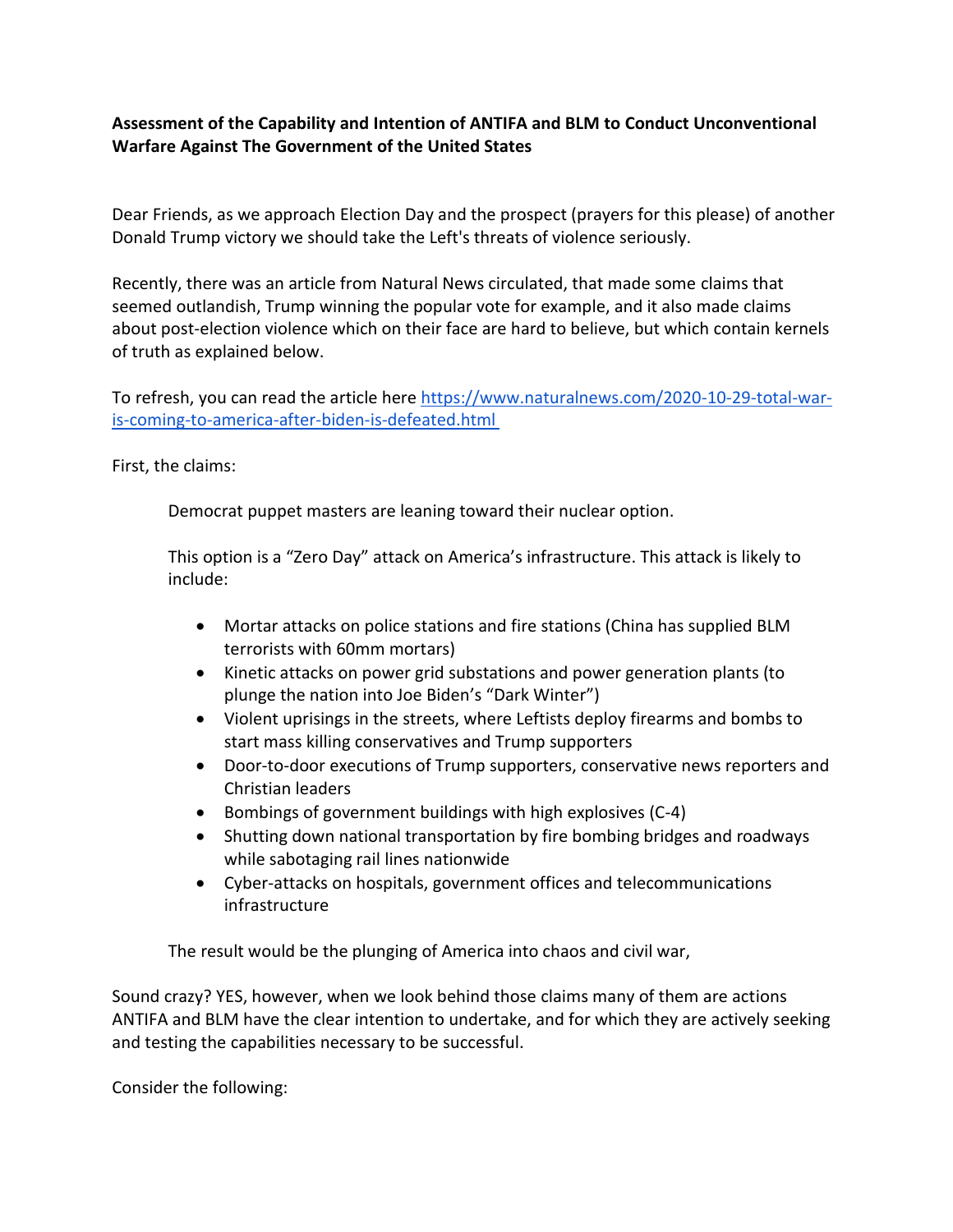## ANTIFA regularly uses "mortars" to attack police stations and other

targets, [https://ktvz.com/top-stories/2020/08/10/portland-rioters-set-fires-use-mortar-2](https://ktvz.com/top-stories/2020/08/10/portland-rioters-set-fires-use-mortar-2-officers-hurt/) [officers-hurt/](https://ktvz.com/top-stories/2020/08/10/portland-rioters-set-fires-use-mortar-2-officers-hurt/) These are not the mortars we all know from WWII movies where the guy drops a little bomb down a tube and covers his ears <https://youtu.be/18NTmtS6V28> they are commercial grade fireworks made in China and capable of delivering a substantial incendiary payload into a building, [https://www.skysongfireworks.com/product-category/professional](https://www.skysongfireworks.com/product-category/professional-fireworks/display-shells/)[fireworks/display-shells/](https://www.skysongfireworks.com/product-category/professional-fireworks/display-shells/) or being modified as anti-personnel bombs with components easily and legally obtained online. <https://www.wired.com/2011/07/diy-fireworks/>

ANTIFA and BLM have already killed several conservatives, most recently Lee Keltner in Denver, and their riots regularly include cadres armed with firearms and explosives [https://www.kptv.com/news/doj-18-year-old-arson-suspect-arrested-for-throwing](https://www.kptv.com/news/doj-18-year-old-arson-suspect-arrested-for-throwing-explosive-device-at-portland-courthouse/article_3aac312c-d397-11ea-a087-4b48795bf159.html)[explosive-device-at-portland-courthouse/article\\_3aac312c-d397-11ea-a087-](https://www.kptv.com/news/doj-18-year-old-arson-suspect-arrested-for-throwing-explosive-device-at-portland-courthouse/article_3aac312c-d397-11ea-a087-4b48795bf159.html) [4b48795bf159.html](https://www.kptv.com/news/doj-18-year-old-arson-suspect-arrested-for-throwing-explosive-device-at-portland-courthouse/article_3aac312c-d397-11ea-a087-4b48795bf159.html) and [https://nypost.com/2020/10/13/owner-says-portland-restaurant-was](https://nypost.com/2020/10/13/owner-says-portland-restaurant-was-shot-at-for-being-pro-police/)[shot-at-for-being-pro-police/](https://nypost.com/2020/10/13/owner-says-portland-restaurant-was-shot-at-for-being-pro-police/)

While we have no evidence that ANTIFA or BLM have obtained military grade explosives (C4), explosives regularly show up during their actions, most recently as part of ATM robberies conducted during riots in Philadelphia. These may be opportunistic criminality or they may be part of funding schemes for local ANTIFA cells [https://abcnews.go.com/US/charged](https://abcnews.go.com/US/charged-explosives-found-van-amid-unrest-philadelphia-black/story?id=73919058)[explosives-found-van-amid-unrest-philadelphia-black/story?id=73919058](https://abcnews.go.com/US/charged-explosives-found-van-amid-unrest-philadelphia-black/story?id=73919058)

We know that ANTIFA and BLM recruit or at least attract people with serious violent criminal backgrounds as shock troops - all three of the individuals shot by Kyle Rittenhouse in Kenosha had violent felony charges or convictions, as did [Michael Forest Reinoehl,](https://www.usatoday.com/story/news/nation/2020/09/03/michael-reinoehl-portland-shooting-suspect-killed/5713274002/) the ANTIFA trooper who killed Patriot Prayer member Aaron "Jay" Danielson in Portland - they have the intention and the capability to kill.

They have created, posted and widely disseminated a means of identifying Trump supporters and other perceived enemies and they have now shown a willingness to move out of commercial and government centers into residential areas. So far most of these violent intrusions into neighborhoods have been random expressions of violence, but with the means of identifying targets at the tap of a smartphone app they have the intention and capability of targeting Trump supporters and conservatives for violence or death. [https://www.kgw.com/article/news/local/police-declare-riot-during-protest-in](https://www.kgw.com/article/news/local/police-declare-riot-during-protest-in-northeast-portland/283-98f65b12-16c5-43e6-857d-2b199c1da408)[northeast-portland/283-98f65b12-16c5-43e6-857d-2b199c1da408](https://www.kgw.com/article/news/local/police-declare-riot-during-protest-in-northeast-portland/283-98f65b12-16c5-43e6-857d-2b199c1da408)

While we don't yet have any evidence of ANTIFA or BLM cyber or physical attacks on hospitals, power stations or similar infrastructure, there have been numerous instances of ANTIFA and BLM blocking streets, roads and interstate highways. Recently they blocked the I-395 tunnel in DC [https://www.wusa9.com/article/news/local/protests/protesters-block-i-395-monday](https://www.wusa9.com/article/news/local/protests/protesters-block-i-395-monday-morning/65-7188334b-d4bb-428e-ba06-b0d44da52024)[morning/65-7188334b-d4bb-428e-ba06-b0d44da52024](https://www.wusa9.com/article/news/local/protests/protesters-block-i-395-monday-morning/65-7188334b-d4bb-428e-ba06-b0d44da52024) While a number of hospitals and government agencies have been targeted by cyber attackers recently, no evidence indicating an